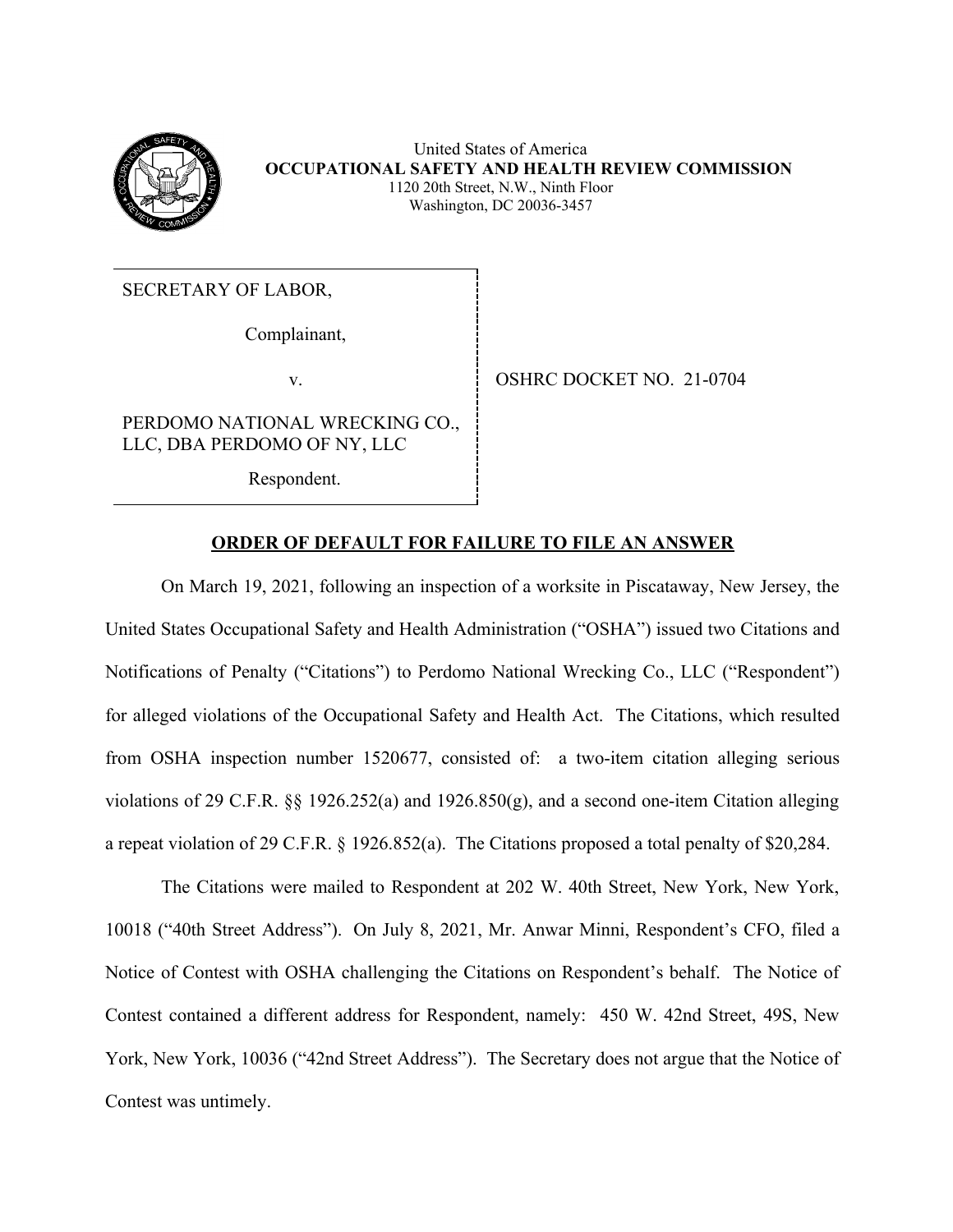After receiving the Notice of Contest, the Commission mailed a Notice of Docketing and Instructions to Employer ("Notice of Docketing") to Respondent's 40th Street Address. The Notice of Docketing included a guide to the Commission's procedures and a postcard that was to be returned to the Commission to verify Respondent had complied with the employee posting requirements of Commission Rule 7 for the Citations and Notice of Contest. *See* 29 C.F.R. § 2200.7. To date, this postcard has not been returned to the Commission.

 The Secretary filed his Complaint on September 13, 2021. The Certificate of Service for the Complaint indicates it was served on Respondent via First-Class Mail to both the 40th Street and 42nd Street Addresses. Respondent was required to respond to the Complaint within 21 days of service. 29 C.F.R. § 2200.34(b)(1). To date, over seven months since the Complaint was filed, Respondent has not filed an Answer or otherwise responded to the Complaint. Respondent has not filed an Answer or otherwise responded to the Complaint.<br>On October 19, 2021, the undersigned issued an Order to Show Cause Why Notice of

 Contest Should Not Be Dismissed ("First Show Cause Order") for failure to file an Answer. The First Show Cause Order directed Respondent to show cause, on or before November 2, 2021, as to why it should not be declared in default for not filing an Answer to the Complaint. The First Show Cause Order explained that if there was no response, all of the alleged violations set out in the Citations would be affirmed and the proposed penalties would be assessed without a hearing. The First Show Cause Order was served on Respondent's representative, Mr. Minni, via

The First Show Cause Order was served on Respondent's representative, Mr. Minni, via email. Two additional copies of the First Show Cause Order were served on Respondent via First-Class Mail sent to both the 40th Street and 42nd Street Addresses. Two other copies of the First Show Cause Order were sent via Certified Mail with return receipt requested to both the 40th Street and 42nd Street Addresses.

Neither copy of the First Show Cause Order sent by First-Class Mail was returned to the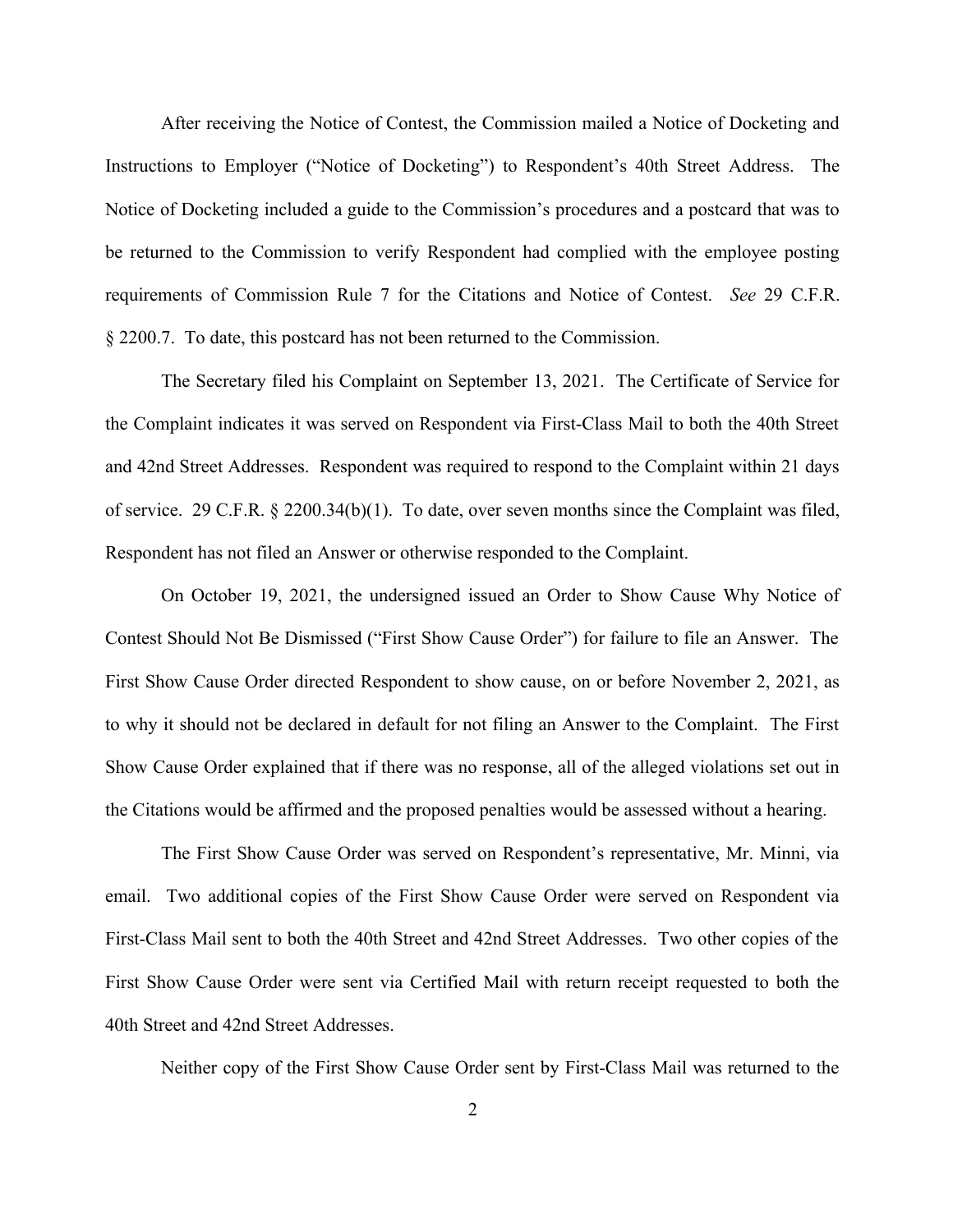Commission's office, and they are therefore presumed to have been delivered by the Postal Service. *See Minor v. Clinton Cnty., NY*, 541 F.3d 464, 472-73 (2d Cir. 2008); *Lavelle Constr.*, 19 BNA OSHC 1149, 1151 n.4 (No. 99-1921, 2000) (view of Chairman Rogers).

 The return receipt for the copy of the First Show Cause Order sent to Respondent's 40th Street Address was returned to the Commission on November 4, 2021. The return receipt contains a signature in the signature block but does not contain a delivery date. However, the tracking information (tracking number 7020 1810 0002 2835) indicates it was delivered on October 25, 2021. The copy of the First Show Cause Order sent to the 42nd Street Address was returned to the Commission's office on January 10, 2022 and was marked "Return to Sender" and "Unclaimed." "Unclaimed." In light of this, on February 15, 2022, another Show Cause Order ("Second Show Cause

 Order") was sent to Respondent, again directing it to show cause, this time on or before March 1, 2022, as to why it should not be declared in default for not filing an Answer to the Complaint. The Second Show Cause Order again explained that if there was no response, all of the alleged violations set out in the Citations would be affirmed and the proposed penalties would be assessed without a hearing. without a hearing.<br>The Second Show Cause Order was served on Respondent's representative, Mr. Minni, by

 email. Two additional copies were sent by First-Class Mail and Certified Mail with return receipt requested. The return receipt for the Certified Mail was received by the Commission on March 4, 2022. Although there is no delivery date, the tracking information (tracking number 7020 3160 0000 5556 8963) indicates it was delivered to Respondent's 40th Street Address on March 1, 2022. The copy of the Second Show Cause Order sent by First-Class Mail was never returned to the Commission's office and is therefore presumed to have been delivered by the Postal Service.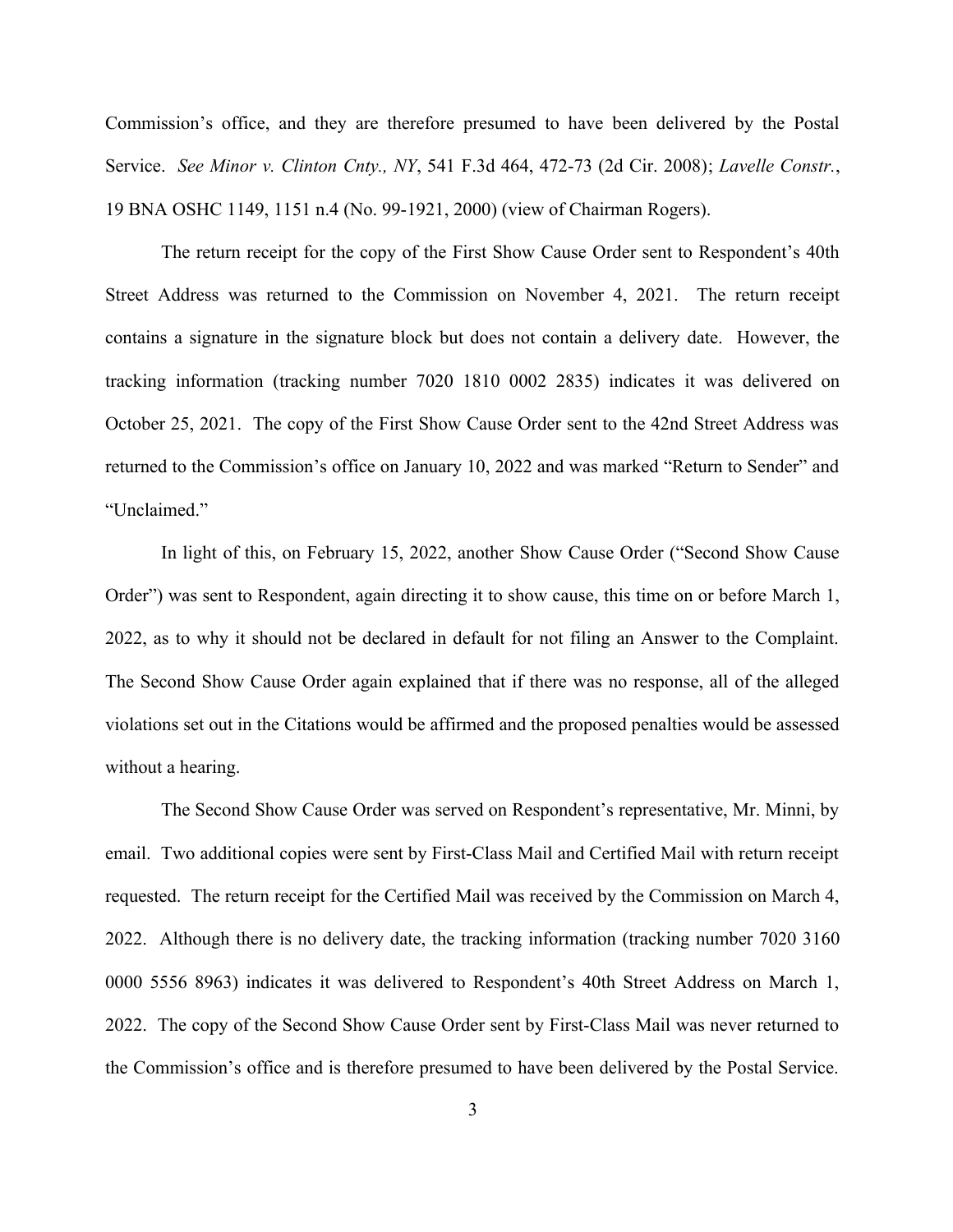*See Minor*, 541 F.3d at 472-73; *Lavelle Constr.*, 19 BNA OSHC at 1151 n.4 (view of Chairman Rogers).

 The Commission expects a business to maintain "orderly procedures for handling important documents." *Louisiana-Pacific Corp.,* 13 BNA OSHC 2020, 2021 (No. 86-1266, 1989) (citations omitted). A Commission judge has very broad discretion in imposing sanctions for noncompliance with the judge's orders or the Commission's Rules of Procedure. *See Sealtite*  that dismissal is too harsh a sanction for failure to comply with certain prehearing orders unless the record shows contumacious conduct by the noncomplying party, prejudice to the opposing party, or a pattern of disregard for Commission proceedings. *See Architectural Glass & Metal Corp*., 15 BNA OSHC 1130, 1134 (No. 88-1431, 1991). However, the Commission has long held *Co.*, 19 BNA OSHC 1546, 1547 (No. 00-0389, 2001).

 The undersigned finds the conduct of Respondent to be contumacious and demonstrative of a pattern of disregard for these proceedings. Respondent has been served with two Show Cause Orders by multiple methods, including email, First-Class Mail, and Certified Mail. The record evidence indicates Respondent has received one or both of the Show Cause Orders at its 40th Street and 42nd Street Addresses. From the deadline set forth in the First Show Cause Order, November 2, 2021, to the deadline set forth in the Second Show Cause Order, March 1, 2022, Respondent was given an extension of nearly four months to respond to the Show Cause Orders. In spite of all of the foregoing, Respondent has not filed an Answer or responded in any way to the multiple forms of correspondence that have directed its attention to this matter. Indeed, no one has filed anything with regard to this matter on behalf of Respondent since July 8, 2021, when Respondent filed its Notice of Contest. The undersigned therefore finds that this matter has been abandoned. *Cf. Sealtite Corp.,* 15 BNA 1130 (88-1431, 1991) (contumacious